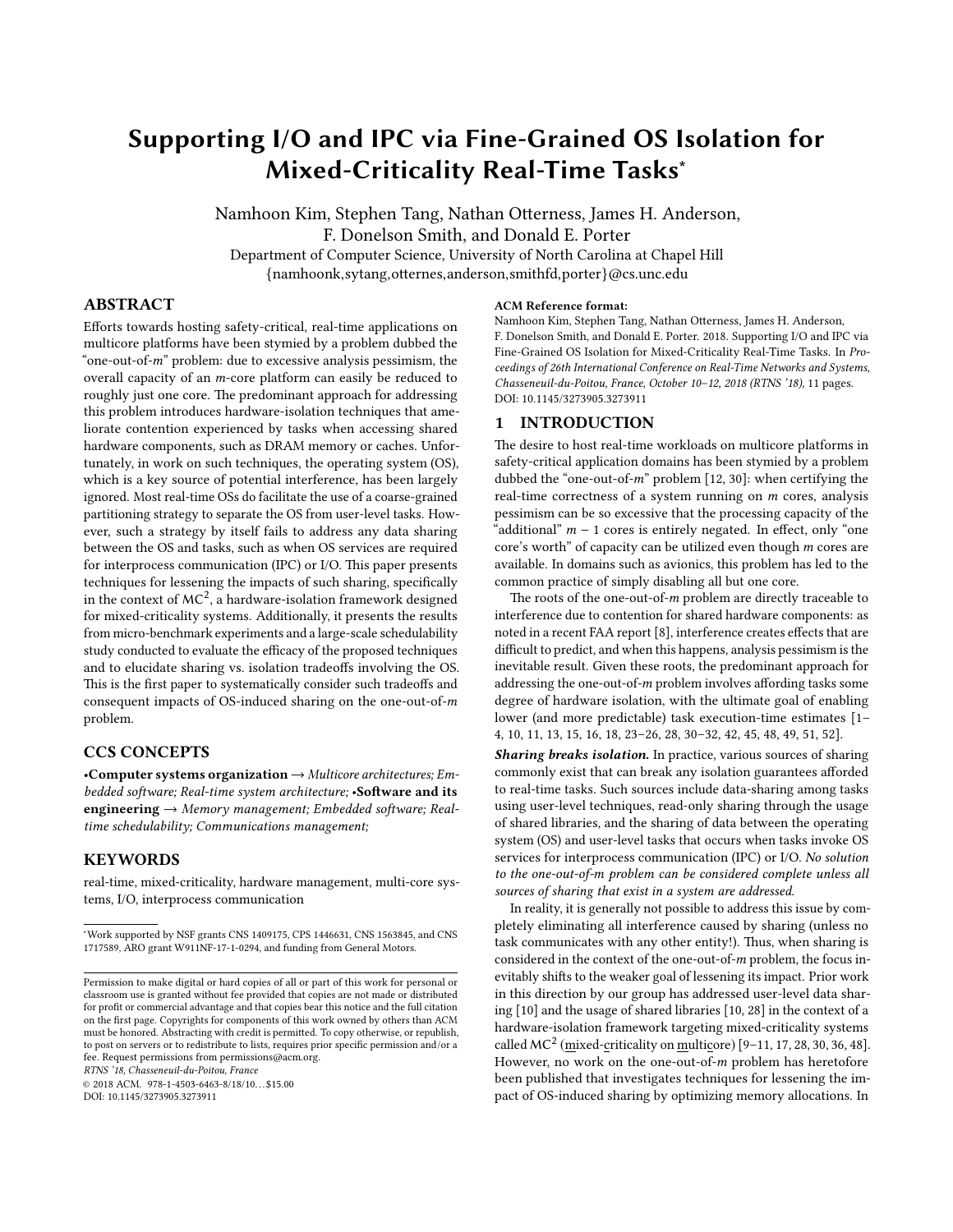this paper, we present the first ever such investigation, which was also undertaken in the context of  $MC<sup>2</sup>$ .

Contributions. Our investigation required contributions on three major fronts.

First, we extended MC $^2$  to enable *dynamic memory allocation*. Prior work on  $MC^2$  was constrained to making memory-allocation choices at task creation time. This strategy is insufficient for OS kernel features such as IPC and device I/O, which have complex software stacks that require allocating memory at runtime. While fully static memory allocation may be required for highly critical hard real-time (HRT) tasks,  $MC^2$  also supports less-critical soft real $time$  (SRT) tasks that may require greater flexibility in software design. We enabled dynamic memory allocation in real-time tasks by augmenting  $MC^2$ 's kernel-level memory-allocation functions with controls for requesting specific DRAM or last-level cache (LLC) regions.

Second, we devised options that leverage these controls to allow dynamic memory allocation to be dealt with in an offline  $MC<sup>2</sup>$ component that determines DRAM and LLC allocations while optimizing schedulability. Prior to our modifications, this offline component was incapable of determining where dynamic memory allocations should be placed or how tasks should access I/O devices. Our modified offline component continues to optimize schedulability, but can also guide how these finer-grained memorymanagement controls are used at runtime.

Third, we conducted extensive experiments to evaluate the importance of optimizing data-sharing between devices, the OS, and user-level tasks. These experiments evaluated our modified version of MC<sup>2</sup> in comparison to the preexisting version, which did not consider this type of data sharing. Our experiments included microbenchmarking efforts and a large-scale overhead-aware schedulability study involving randomly generated task systems. For most of the considered categories of generated task systems, our memory-optimization techniques tended to yield a schedulability improvement of 11% to 14% compared to a naïve allocation, with larger improvements seen for more I/O-intensive categories.

Organization. In the rest of the paper, we provide needed background (Sec.[2\)](#page-1-0), describe how OS-induced sharing introduces interference (Sec[.3\)](#page-2-0) and how we can mitigate such interference (Sec[.4\)](#page-4-0), describe our micro-benchmark experiments (Sec[.5\)](#page-5-0) and schedulability study (Sec.[6\)](#page-7-0), and discuss related work and conclude (Secs[.7](#page-9-0)[–8\)](#page-9-1).

# <span id="page-1-0"></span>2 BACKGROUND

We consider real-time workloads specified via the implicit-deadline periodic/sporadic task model and assume familiarity with this model. We specifically consider a task system  $\tau = {\tau_1, \ldots, \tau_n}$ , scheduled on *m* processors,<sup>[1](#page-1-1)</sup> where task  $\tau_i$ 's period, worst-case<br>execution time (WCET) and utilization are given by T. C. and execution time (WCET), and utilization are given by  $T_i$ ,  $C_i$ , and  $u_i = C_i/T_i$ , respectively. If a job of  $\tau_i$ , with a deadline at time d com $u_i = C_i/T_i$ , respectively. If a job of  $\tau_i$  with a deadline at time d com-<br>pletes at time t, then its tardiness is max $\{0, t - d\}$ . Tardiness should pletes at time t, then its tardiness is  $max{0, t - d}$ . Tardiness should always be zero for a HRT task, and be bounded by a reasonably small constant for a SRT task.

Mixed-criticality scheduling. For systems with tasks of differing criticalities, Vestal proposed mixed-criticality (MC) schedulability

<span id="page-1-3"></span>

Figure 1: Scheduling in  $MC^2$  on a quad-core machine.

analysis, which uses less-pessimistic execution-time provisioning for less-critical tasks [\[47\]](#page-10-25). Under his proposal, if L criticality levels exist, then each task has a *provisioned execution time*  $(PET)^2$  $(PET)^2$  specified at each level and L system variants are analyzed. In the Level- $\ell$ variant, the real-time requirements of all Level- $\ell$  tasks are verified with Level- $\ell$  PETs assumed for all tasks (at any level). The degree of pessimism in determining PETs is level-dependent: if Level  $\ell$  is of higher criticality than Level  $\ell'$ , then Level- $\ell$  PETs will generally exceed Level- $\ell'$  PETs. For example, in the systems considered by exceed Level- $\ell'$  PETs. For example, in the systems considered by<br>Vestal [47], observed WCETs were used to determine lower-level Vestal [\[47\]](#page-10-25), observed WCETs were used to determine lower-level PETs, and such times were inflated to determine higher-level PETs.  $MC<sup>2</sup>$ . Vestal's work led to a significant body of follow-up work, surveyed in [\[7\]](#page-10-26). Within this body of work,  $MC^2$  was the first MC scheduling framework for multiprocessors [\[36\]](#page-10-24).

MC<sup>2</sup> is implemented under LITMUS<sup>RT</sup> [\[34\]](#page-10-27), an extension of Linux, and supports four criticality levels, denoted A (highest) through D (lowest), as illustrated in Fig. [1.](#page-1-3) Higher-criticality tasks are statically prioritized over lower-criticality tasks. Level-A tasks are partitioned and scheduled on each core using a time-triggered, table-driven cyclic executive. Level-B tasks are also partitioned but are scheduled using per-core rate-monotonic (RM) schedulers.  $MC<sup>2</sup>$ requires the Level-A and -B tasks on each core to be periodic (with implicit deadlines), have harmonic periods, and start execution at time 0. Level-C tasks are sporadic and scheduled via a global earliest-deadline-first (GEDF) scheduler. Level-A and -B tasks are HRT tasks, Level-C tasks are SRT tasks, and Level-D tasks are nonreal-time, best-effort tasks. In this paper, we assume that Level D is not present, as it is afforded no real-time guarantees. As in prior work on  $MC^2$  [\[30\]](#page-10-2), we assume that Level-B and -C PETs are, respectively, WCETs and average-case execution times, and that Level-A PETs are obtained by inflating Level-B PETs by 50%.

Hardware management in  $MC^2$ . MC<sup>2</sup> includes several mecha-nisms for managing the LLC and DRAM banks [\[30\]](#page-10-2). We briefly describe how these mechanisms work on the NXP i.MX6 quad-core ARM Cortex A9 evaluation board, which is the hardware platform assumed throughout this paper. Each core on this machine is clocked at 800MHz and has separate 32KB L1 instruction and data caches, as illustrated in Fig. [2.](#page-2-1) The LLC (the L2 cache) is a shared, unified 1MB 16-way set-associative cache. The system has 1GB of off-chip DRAM memory, partitioned into eight 128MB banks. The system also has one SATA II interface.

 $MC<sup>2</sup>$  supports LLC management using per-core lockdown registers to assign ways (columns) of the LLC to task groups [\[30\]](#page-10-2). It can also allocate sets (rows) of the LLC to task groups for finer partitioning, but we do not explore this option due to space constraints.  $MC^2$ 

<span id="page-1-1"></span><sup>&</sup>lt;sup>1</sup>We use the terms "processor," "core," and "CPU" interchangeably.

<span id="page-1-2"></span> $^{2}$ Under MC<sup>2</sup>, "PET" is used instead of "WCET" because SRT tasks are not provisioned on a worst-case basis.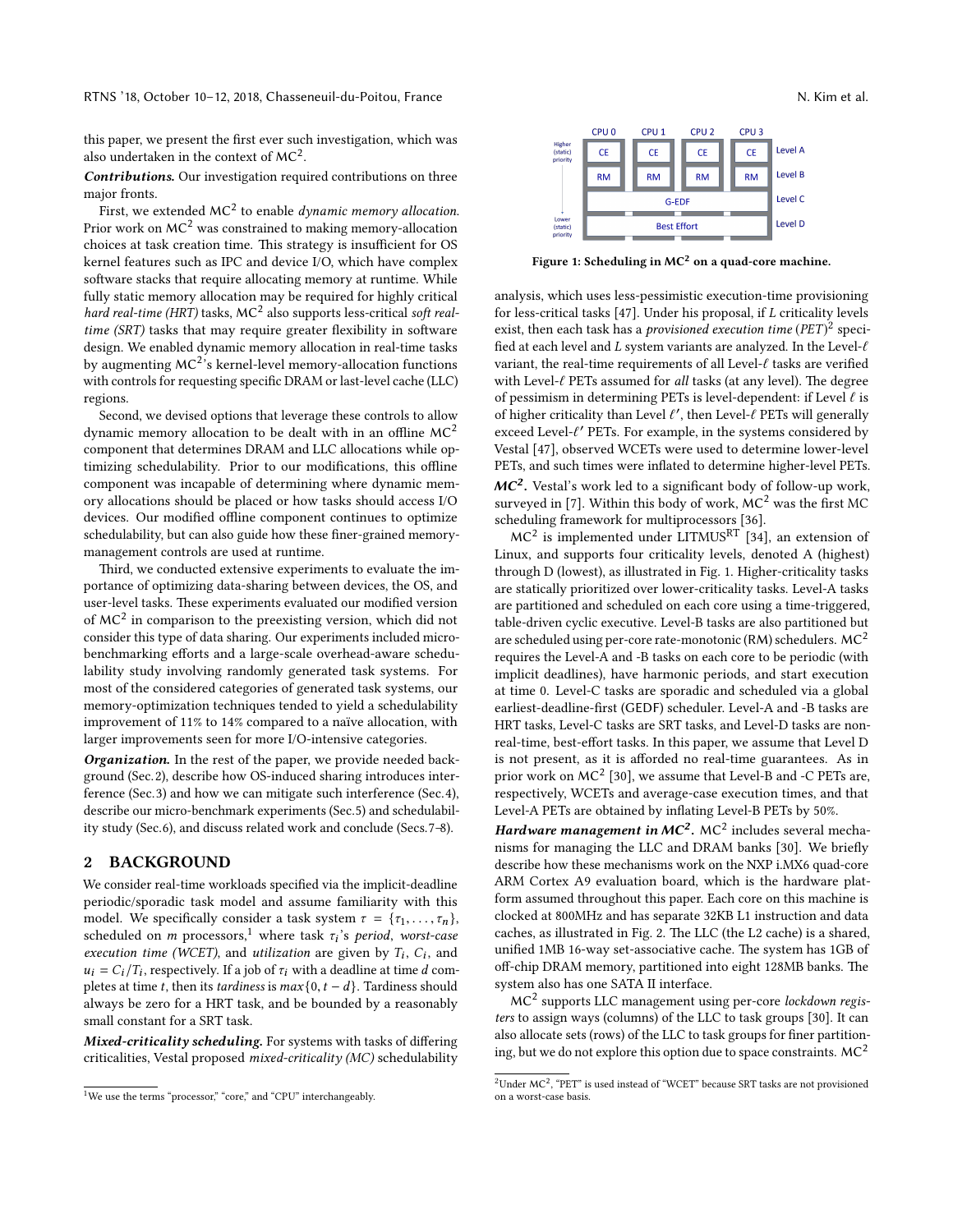<span id="page-2-2"></span><span id="page-2-1"></span>

Figure 3: LLC and DRAM allocation.

can also mitigate DRAM interference due to row-buffer conflicts [\[35\]](#page-10-28) by partitioning DRAM banks among task groups.

Fig. [3](#page-2-2) depicts the LLC and DRAM allocation strategy used in this paper  $[9]$ . This strategy ensures strong isolation guarantees for higher-criticality tasks, while allowing for fairly permissive hardware sharing for lower-criticality tasks. DRAM allocations are depicted at the bottom of the figure, and LLC allocations at the top. Level C is allocated a subsequence of the available LLC ways; this subsequence is used by the OS as well. Level-C tasks are SRT and provisioned on an average-case basis. Under this assumption, Level-C tasks' LLC sharing with the OS should not be a major concern. The remaining LLC ways are partitioned among Level-A and -B tasks on a per-CPU basis. DRAM is allocated similarly. This partitioning ensures that Level-A and -B tasks do not experience LLC interference from tasks on other cores, i.e., spatial isolation. Level-A tasks are also temporally isolated from Level-B tasks by being afforded higher priority (this ensures there is no temporally interleaved access to shared cache lines). In considering  $MC^2$ scheduled task systems, we assume all tasks fit in memory and do not incur page faults.

Offline optimization component. The number of LLC ways allocated to the Level-C partition and to the per-core Level-A and -B partitions are tunable parameters. These per-task-set parameters can be determined offline using a linear program that optimizes schedulability [\[11\]](#page-10-7).

Unmanaged resources. The  $MC^2$  implementation just described does not provide management for L1 caches, translation lookaside buffers (TLBs), memory controllers, memory buses, or cache-related registers that can be contention sources [\[46\]](#page-10-29). However, we assume a measurement-based approach to determining PETs, so such uncontrolled resources are implicitly considered when determining PETs as we measure execution times under the presence of contention for such uncontrolled resources. We adopt a measurement-based approach because work on static timing analysis tools for multicore

machines has not matured to the point of being directly applicable. Moreover, PETs are often determined via measurement in practice. We assume that sufficient measurements are taken to cover the worst-case behavior of all tasks with respect to unmanaged resources.[3](#page-2-3)

# <span id="page-2-0"></span>3 THE OXYMORON OF "ISOLATED SHARING"

By necessity, any real-time operating system (RTOS) must balance conflicting objectives. Judging from research papers, the primary objective is ostensibly support for predictable timing. The second objective, however, is likely more important: an RTOS must carry *out useful work.* Prior work on  $MC^2$  bridged the gap between these two demands by enabling user-level data sharing between tasks, but this did not go far enough for most real-world use cases. In particular, a system can only be useful if it produces output, and this fundamentally requires device I/O. Like IPC, device I/O is a type of data sharing, and, like all forms of data sharing, can cause interference. For example, when Level-A/B tasks use IPC or I/O buffers in Level-C banks, they may suffer cache evictions from Level-C activity. Previously, such interference has been considered in the context of temporal isolation, which is orthogonal to our approach. This section discusses how data sharing, including IPC and I/O, is at odds with the objective of hardware isolation.

#### 3.1 Types of Data Sharing

As mentioned earlier, we extend the data-sharing capabilities of  $MC<sup>2</sup>$  in two key areas: IPC and device I/O.

OS-supported IPC. Previous work on  $MC^2$  specifically focused on data sharing, but took a limited view of the solution: it only supported user-level IPC using shared memory [\[28\]](#page-10-14). This limitation facilitates maximizing isolation, because it avoids the need for system calls or dynamic memory allocations. Shared-memory buffers can be allocated and isolated during task initialization, and can be accessed without involving the OS.

However, shared-memory IPC is insufficient in many cases. For example, even simple message-passing systems require in-memory synchronization primitives or wait-free data structures (as the au-thors of [\[28\]](#page-10-14) recommend). These shortcomings are addressed by other IPC mechanisms such as message queues or pipes, but these mechanisms break isolation because, in addition to sharing with other tasks, they require sharing data with the OS kernel. Involving the OS kernel is particularly problematic because the OS is fundamentally shared among all tasks.

Device I/O. Even if OS-supported IPC can be achieved without compromising isolation, IPC is still only one of many ways in which programs share data. A second major source of data sharing is device I/O. Modern device I/O is largely centered around DMA (direct memory access), where hardware peripherals can directly read from or write to the same DRAM as the CPU. So, to support device I/O, the first requirement is that a real-time system must prevent unpredictable DRAM interference due to DMA. However, device interaction does not end with raw data entering DRAM—it must also be processed by user-level CPU tasks. Therefore, a second

<span id="page-2-3"></span> ${}^{3}$ Timing analysis for multicore machines is out of scope for this paper. Our measurement based approach is sufficient to inform realistic execution-time behavior under different resource-allocation policies, which are the focus of this work.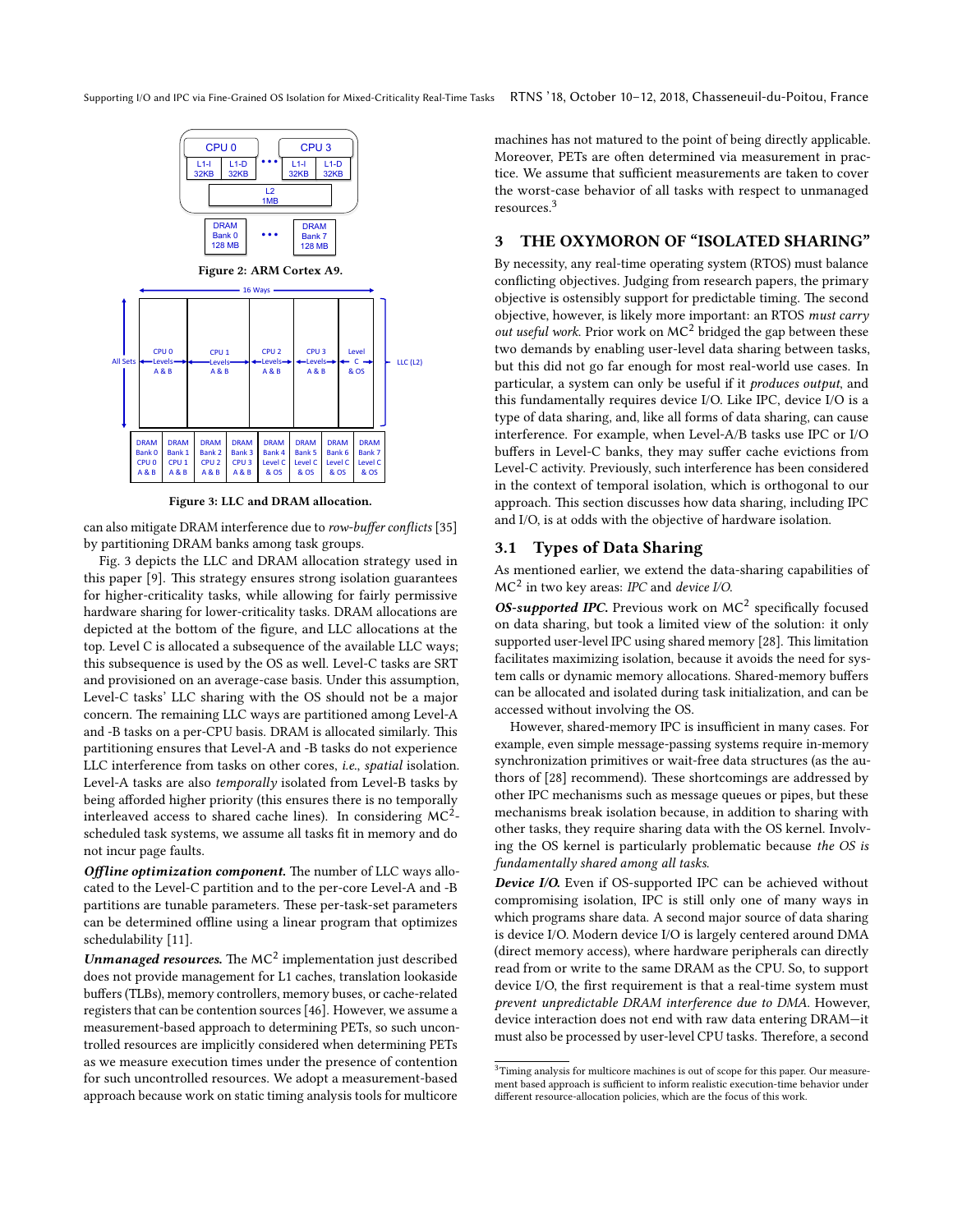requirement is that a real-time system must deliver I/O data to userlevel tasks (i.e., the OS must place I/O data into userspace memory in order to be accessible to user-level tasks). The second objective is similar to OS-supported IPC because low-level interaction with hardware is typically delegated to the OS kernel, even if I/O is initiated by user-level tasks.

Summary: types of interference due to data sharing. The prior paragraphs established why data sharing can lead to hardware interference without describing the specifics of how the interference occurs. Fortunately, the types of interference we mitigate in our modifications to  $MC^2$  can be simplified into two categories:

- CPU-sourced interference. CPU-sourced interference occurs when tasks suffer interference due to other CPU tasks concurrently accessing a DRAM bank or cache region. Unmanaged IPC and interactions with the OS cause this type of interference.
- DMA-sourced interference. DMA-sourced interference occurs when tasks suffer interference due to DMA I/O concurrently accessing DRAM banks. Because DMA bypasses the CPU entirely,<sup>[4](#page-3-0)</sup> DMA-sourced interference causes no cache interference.

Our modifications to MC $^{2}$ 's DRAM and cache-aware memorymanagement system reduce both of these sources of interference. We note here that other kernel data structures such as task structures, page tables, and page caches are already isolated in Level-C DRAM banks as we described in Sec. [2.](#page-1-0) We defer a further discus-sion of our specific modifications until Sec. [4,](#page-4-0) and instead dedicate the remainder of this section to examples of how these types of interference arise in practice.

# <span id="page-3-5"></span>3.2 Memory Interference in Real Software

To understand some of the difficulties with data sharing, one can observe the procedures for interacting with devices on a Linuxbased system. I/O for different devices can differ surprisingly in terms of software complexity and the potential sources of memory interference. We illustrate this point using two devices: a secondarystorage disk and a USB video camera.

Memory interference from zero-copy I/O. "Zero-copy" refers to I/O that does not require copying data between separate memory buffers. Fig. [4](#page-3-1) depicts one possible type of zero-copy I/O in Linux: reading from secondary storage.<sup>[5](#page-3-2)</sup> Generally, a program reads from a disk by issuing a read system call and specifying a user-allocated memory buffer to receive the data. This is shown at the top of Fig. [4.](#page-3-1) This prompts the kernel to determine the specific sector(s) of the disk to read, and to issue a request to the disk via the appropriate communication bus. The data transfer is then actually handled by the disk itself, which will use DMA to populate the user-space buffer. When the DMA transfer is complete, the disk will send an interrupt to the kernel, which returns control to the user task. Finally, the user task is free to operate on the received data.

The zero-copy example from Fig. [4](#page-3-1) illustrates two useful points. First, it illustrates both DMA-sourced interference when the device writes to the buffer, and CPU-sourced interference when the task

<span id="page-3-1"></span>

Figure 4: Simplified direct disk I/O data flow.

<span id="page-3-3"></span>

Figure 5: Simplified USB camera I/O data flow.

accesses it. Second, being zero-copy, the example involves only a single, user-allocated buffer. Thus, both sources of interference can be managed by properly provisioning a single region of memory.

Memory interference from USB I/O. In contrast to the zero-copy example, Fig. [5](#page-3-3) illustrates the flow of data when a user-level task attempts to read a frame from a USB camera on a Linux-based system like MC<sup>2</sup>.<sup>[6](#page-3-4)</sup> Tasks using Linux's standard Video for Linux version 2 (v412) API must first request one or more buffers to hold video frames, but this actual allocation is managed in kernel code. Next, the user task may issue a request to read a new video frame, which prompts the kernel to start receiving data from the camera. Despite using DMA to transfer USB packets, each USB packet only contains a small portion of the overall frame, which must be copied to the frame buffer. Finally, when the kernel finishes copying an entire frame, the user task is able to access the frame buffer.

Fig. [5](#page-3-3) demonstrates the counterintuitive fact that device complexity is not necessarily related to difficulty in preventing interference. In the zero-copy example, ensuring the isolation of a single userallocated buffer is sufficient to prevent unpredictable CPU- and DMA-sourced interference. However, the seemingly simpler USB webcam driver uses intermediate buffers that can also be subject to CPU- and DMA-sourced interference. An RTOS must instrument allocation decisions by each device driver. Experiments presented in Sec. [5](#page-5-0) indicate that the decision as to where to place these dynamic buffers introduces subtle tradeoffs.

Non-data-related sources of interference. While the discussion above focuses on DRAM and cache interference due to data transfers, both IPC and I/O also involve other sources of interference, including interrupt overhead and interference due to instruction fetches.

<span id="page-3-2"></span><span id="page-3-0"></span><sup>&</sup>lt;sup>4</sup>This is the case on our test platform, but may not hold on modern high-end systems.  $5$ This actually is not the default disk-access behavior in Linux; zero-copy disk I/O requires passing the optional O\_DIRECT flag to the open system call.

<span id="page-3-4"></span><sup>6</sup>USB devices may not be common in HRT systems; we use a USB camera only as an exemplar of devices where OS activity may cause memory interference.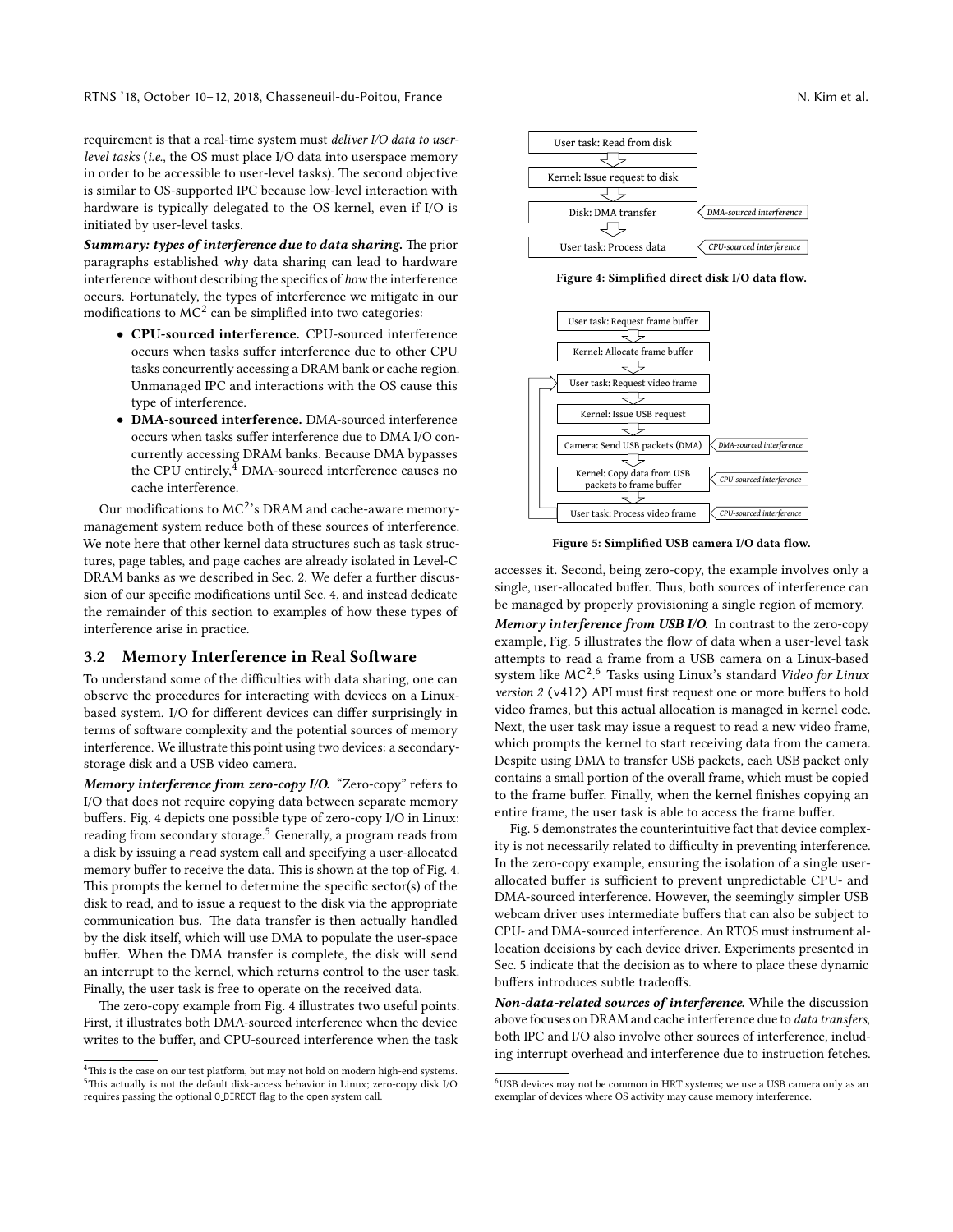In practice, however, we found that these sources of interference are small enough to account for by inflating PETs. These overheadaccounting techniques are presented in our prior work [\[30\]](#page-10-2).

To further reduce the impact of interrupt interference, we redirect all interrupts to a single CPU. To account for interrupt handling time, we inflate the PET of any tasks assigned to this CPU accord-ingly.<sup>[7](#page-4-1)</sup> As for instruction memory, MC<sup>2</sup> always places kernel code into Level-C banks and cache partitions. This means that Level-A and -B tasks suffer small additional overheads when invoking system calls, which will require instruction fetches from Level-C partitions regardless of where IPC or I/O data buffers are located. This, unfortunately, is an unavoidable consequence of loading kernel code into Level-C banks at boot time—and the  $MC<sup>2</sup>$  kernel is too large to fit into a Level-A/B bank.

# <span id="page-4-0"></span>4 IMPLEMENTATION IN MC<sup>2</sup>

The possibility for interference in both I/O and IPC stems from a single difficulty: the need to isolate  $\mathsf{MC}^2$ 's kernel-managed memory buffers. This section discusses our modifications to  $MC^2$ 's memorymanagement system, and how we leveraged our modifications to reduce or prevent CPU- and DMA-sourced interference. All of our code, both for these modifications and for running the experiments presented later, is open source.[8](#page-4-2)

# <span id="page-4-4"></span>4.1 Modifications to  $MC^2$  Memory Allocation

As discussed in Sec. [2,](#page-1-0)  $MC^2$ 's primary means of reducing sharedhardware interference is cache partitioning and DRAM bank isolation. Level-C tasks may share a dedicated region of the LLC or certain DRAM banks, but Level-A and -B tasks are guaranteed to be free from unpredictable interference whenever possible. Each task is a Linux process, and must invoke a special system call after initialization. This system call prompts the  $MC^2$  kernel to migrate the task's memory to appropriate physical locations [\[30\]](#page-10-2).

This prior memory-remapping approach has two shortcomings. First, it only occurs once per task, after initialization. Second, it only migrates pages allocated in a task's own address space. These problems preclude isolating IPC and device I/O, which use dynamically allocated kernel memory. We addressed both shortcomings by modifying the kernel's memory-allocation routines.

Isolating dynamic-memory allocations. Our modifications for isolating dynamic-memory allocations required changes to the buddy allocator, a key part of Linux's memory subsystem. The buddy allocator maintains a list of free physical-memory pages. When the kernel allocates memory, either on its own or on behalf of a user-level task, the buddy allocator searches for an appropriately sized free chunk of contiguous physical memory, or a collection of non-contiguous pages if necessary. These pages are then removed from the free list and can be mapped into virtual memory.

Our modification to the buddy allocator consists of replacing the single list of free pages with  $m + 1$  independent lists. m of these lists hold free pages for the Level-A and -B tasks on each of the  $m$  CPUs. The additional list holds free pages for Level-C tasks. We extended Linux's get\_free\_pages function, which invokes the

buddy allocator, to allow specifying which of the  $m + 1$  lists to allocate from; by default, we allocate from the Level-C list.

The Linux kernel's kmem\_cache allocator handles allocations smaller than a single page by subdividing pages obtained from the buddy allocator. Therefore, modifications to the buddy allocator ultimately affect all dynamic memory allocations, of both large and small buffers, and in both the kernel and userspace. We also modified the kmem\_cache allocation routines to use per-core pages for small allocations on behalf of Level-A and -B tasks.

Safe default behavior. A major benefit of the modifications outlined above is that Level-C tasks can dynamically allocate memory without further kernel modification. Level-C memory allocations, issued by Level-C tasks or by the kernel on behalf of Level-C tasks, no longer cause unpredictable interference in Level-A and -B tasks. Even though our new allocator is capable of obtaining isolated pages for Level-A and -B tasks, doing so requires explicitly modifying the driver or kernel code where pages are allocated. This is because if high-criticality tasks use IPC or I/O buffers in Level-C banks, they may still suffer cache evictions from Level-C activity. We address such additional complications in Sec. [4.2.](#page-4-3)

#### <span id="page-4-3"></span>4.2 Optimizing IPC-Related Interference

Even with the kernel modifications described in Sec. [4.1,](#page-4-4) optimized usage of the newly introduced features requires additional input from  $MC^2$ 's offline optimization component. Usually, we want to minimize interference experienced by Level-A and -B tasks, which are HRT and are therefore most sensitive to additional overhead. Ideally, Level-A and -B tasks should only experience interference in the bounded amount of time when they access shared buffers. The prior work on shared-memory IPC in MC<sup>2</sup> [\[28\]](#page-10-14) considered this problem in detail—at least for IPC via statically allocated shared buffers. Here, we apply the same proposed techniques to reduce interference in dynamically allocated memory. The techniques are:

- Selective LLC Bypass (SBP): Allocate buffers from Level-C banks, but make them uncacheable. Even if tasks concurrently access these buffers, they will not cause other content to be evicted from the LLC, avoiding cache interference.
- Concurrency Elimination (CE): If two communicating tasks are Level-A or -B tasks, assign both to the same CPU, and allocate the buffers from that CPU's Level-A/B bank. Two tasks on the same core cannot concurrently interfere with each other.
- LLC Locking (CL): Lock a pre-allocated buffer into the LLC, so data can be shared without risking evictions or row-buffer conflicts. This approach reduces LLC space for other purposes, but eliminates both cache and DRAM bank interference.

Even though only one of these approaches may be applied to a single given buffer, different approaches can be in use for different buffers across the entire system. To this end, we modified  $MC<sup>2</sup>$ 's offline optimization component to choose the appropriate mechanism for each pair of communicating tasks. We evaluate the efficacy of this optimization in Secs. [5-](#page-5-0)[6.](#page-7-0)

<span id="page-4-2"></span><span id="page-4-1"></span> ${\rm ^7This}$  requires knowledge of worst-case interrupt interarrival and execution times. We assume that we operate in a "closed world," with a priori knowledge of interrupt types and maximum frequencies, as is typically assumed in real-time overhead accounting.  $8$ Source code is available at https://wiki.litmus-rt.org/litmus/Publications.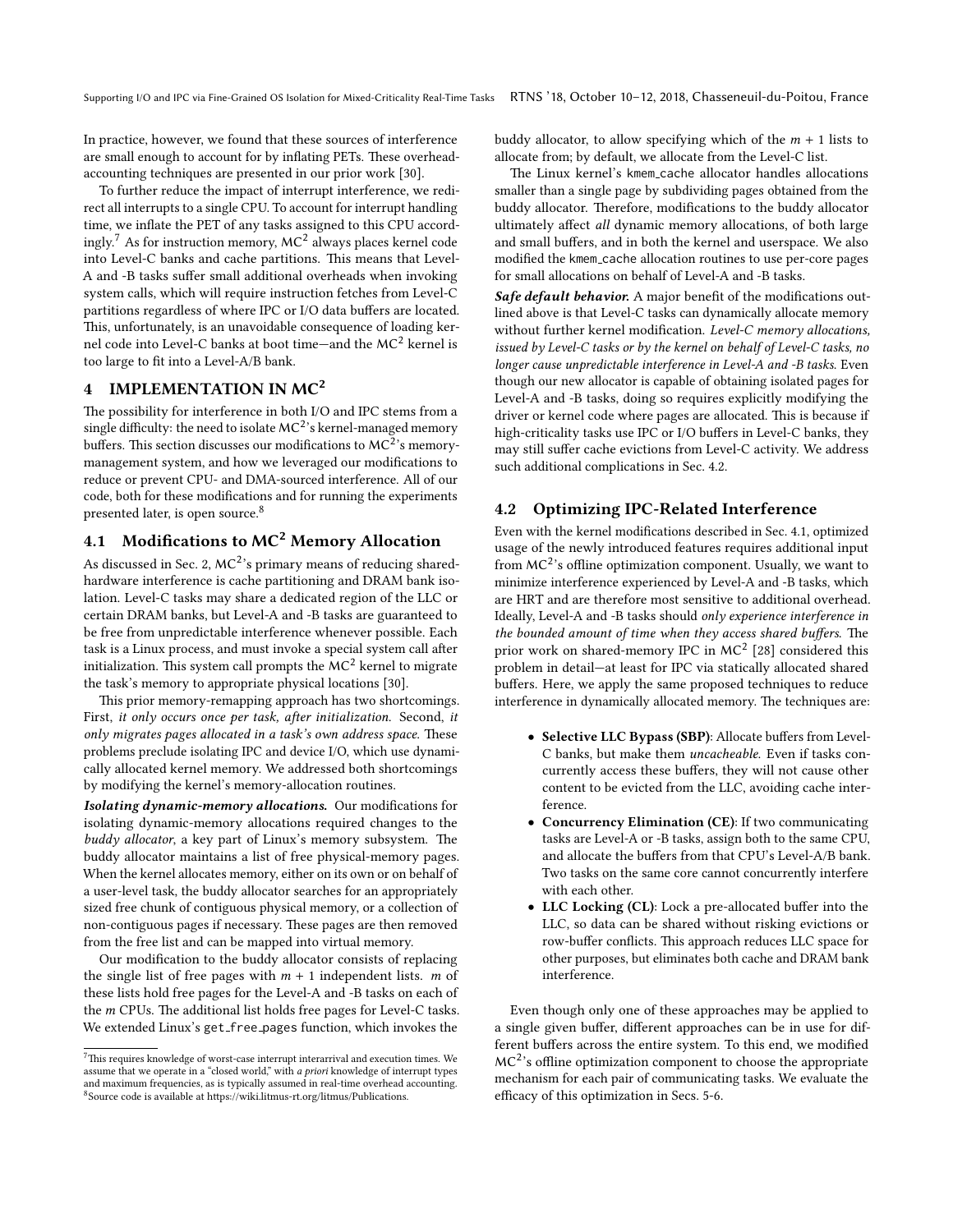#### <span id="page-5-5"></span>4.3 Optimizing I/O-Related Interference

Because DMA-sourced interference only affects DRAM banks and not the LLC, we explore comparatively fewer management options for I/O buffers. Even so, with the ability to allocate kernel DMA buffers, we can handle DMA-sourced interference in two ways. The first, simpler, way is the default behavior described in Sec. [4.1:](#page-4-4) place DMA buffers in Level-C banks. The second way is to allocate DMA buffers in a Level-A/B bank if the corresponding device is being used by a Level-A or -B task.

These two approaches have different implications regarding how tasks are impacted by DMA-sourced interference. For example, if DMA buffers are in Level-C banks, then Level-A or -B tasks do not experience row-buffer conflicts as part of DMA-sourced interference. However, as discussed in Sec. [3,](#page-2-0) I/O data is useless without being accessed, and such accesses can give rise to CPUsourced interference. Thus, while placing I/O buffers in Level-C banks reduces DMA-sourced interference in Level-A and -B tasks, it will increase CPU-sourced interference when Level-A and -B tasks access those buffers. Similar to the IPC-management options, we incorporated these two I/O-management options into our offline optimization component and evaluate their efficacy in Secs. [5-](#page-5-0)[6.](#page-7-0)

#### <span id="page-5-0"></span>5 MICRO-BENCHMARK EXPERIMENTS

To assess the impacts of CPU- and DMA-sourced interference under different buffer-allocation options, we experimented with various micro-benchmark programs. We used the results of these experiments to inform the task-system generation process in the schedulability study presented in Sec. [6.](#page-7-0) In these micro-benchmark experiments, we investigated IPC impacts using Linux's System V message-queue implementation, and I/O impacts using a USB camera and a solid-state disk (SSD). We conducted our experiments assuming an ARM A9 using the allocation scheme in Fig. [3.](#page-2-2) Our major findings in these experiments are discussed below.

#### 5.1 Impact of IPC-Related Interference

Workloads. To evaluate the SBP, CE, and CL policies from Sec. [4.2,](#page-4-3) we implemented a Sender task, which sends 100 fixed-sized messages, and a Receiver task, which receives 100 messages. We ran these tasks at Level A concurrently with a background workload at Level C, with message sizes ranging from 64 to 8,192 bytes. The Receiver was set to start executing after the Sender completes, to guarantee immediate message availability. We designed the background workload to stress the Level-C partition in the LLC and DRAM banks. We measured execution times of load msg(), which allocates a message buffer and copies a message from a user buffer, and do\_msg\_fill(), which copies a message to a user buffer and frees the message buffer. We collected 10,000 samples for each considered message size for each of SBP, CE, and CL. Fig. [6](#page-5-1) plots the measured WCET data collected for load\_msg() and do\_msg\_fill().

Obs. 1. Sending and receiving execution times were the lowest under CL and the highest under SBP.

Observed CL sending times were between 2.7% and 5.4% of SBP sending times, and receiving times were 10.6% to 15.9% of SBP receiving times. Likewise, CE sending times were between 9.2% and 12.9%, and receiving times were between 29.2% and 40.5%, of the respective SBP times. These results are in accordance with

<span id="page-5-1"></span>

Figure 6: Measured WCETs for **load msg()**. (a) **load msg()** and (b) **do msg fill()**.

<span id="page-5-2"></span>

| Program   | Description                                                 |
|-----------|-------------------------------------------------------------|
| Matrix    | DIS Stressmark Suite program. Solve the equation $Ax = b$ . |
| Synthetic | Keep writing arbitrary data to a random memory address.     |
| Framecopy | Copy image data from the frame buffer to user-space buffer. |
| Yuv2gray  | Convert YUV formatted image to a grayscale image.           |
|           |                                                             |

Table 1: Micro-benchmark programs.

results concerning user-level sharing reported in [\[10\]](#page-10-6). CL is the best choice if the LLC is large enough to hold all message buffers. However, CL effectively reduces the LLC size for other purposes. Our new offline component for  $MC^2$  resolves this tradeoff.

# <span id="page-5-4"></span>5.2 Impact of I/O-Based CPU-Sourced Interference

While IPC only causes CPU-sourced interference, I/O can cause both CPU- and DMA-sourced interference. Of these, we first examine CPU-sourced interference.

Workloads. We assessed CPU-sourced interference using the microbenchmarks in Tbl. [1.](#page-5-2) Matrix comes from the data intensive systems (DIS) stressmark suite [\[39\]](#page-10-30), which was designed to reflect memoryintensive workloads. Synthetic continuously iterates a main loop that writes arbitrary data to randomly selected memory locations. It was designed to stress the LLC, DRAM, and other unmanaged resources. Framecopy and Yuv2gray are video-processing tasks. We modified the v412 driver, which supports many USB cameras in Linux, to control where buffers are allocated for these tasks.<sup>[9](#page-5-3)</sup> Other non-shared data such as the matrix arrays of Matrix and the array used by Synthetic were statically allocated in accordance with our allocation strategy described in Fig. [3.](#page-2-2)

Scenarios. To assess CPU-sourced interference, we considered three scenarios:

<span id="page-5-3"></span> $9$ This was done by adding an extra GFP(get free pages) flag to the kmalloc interface. We modifed the v4l2 driver to use this specialized kmalloc call.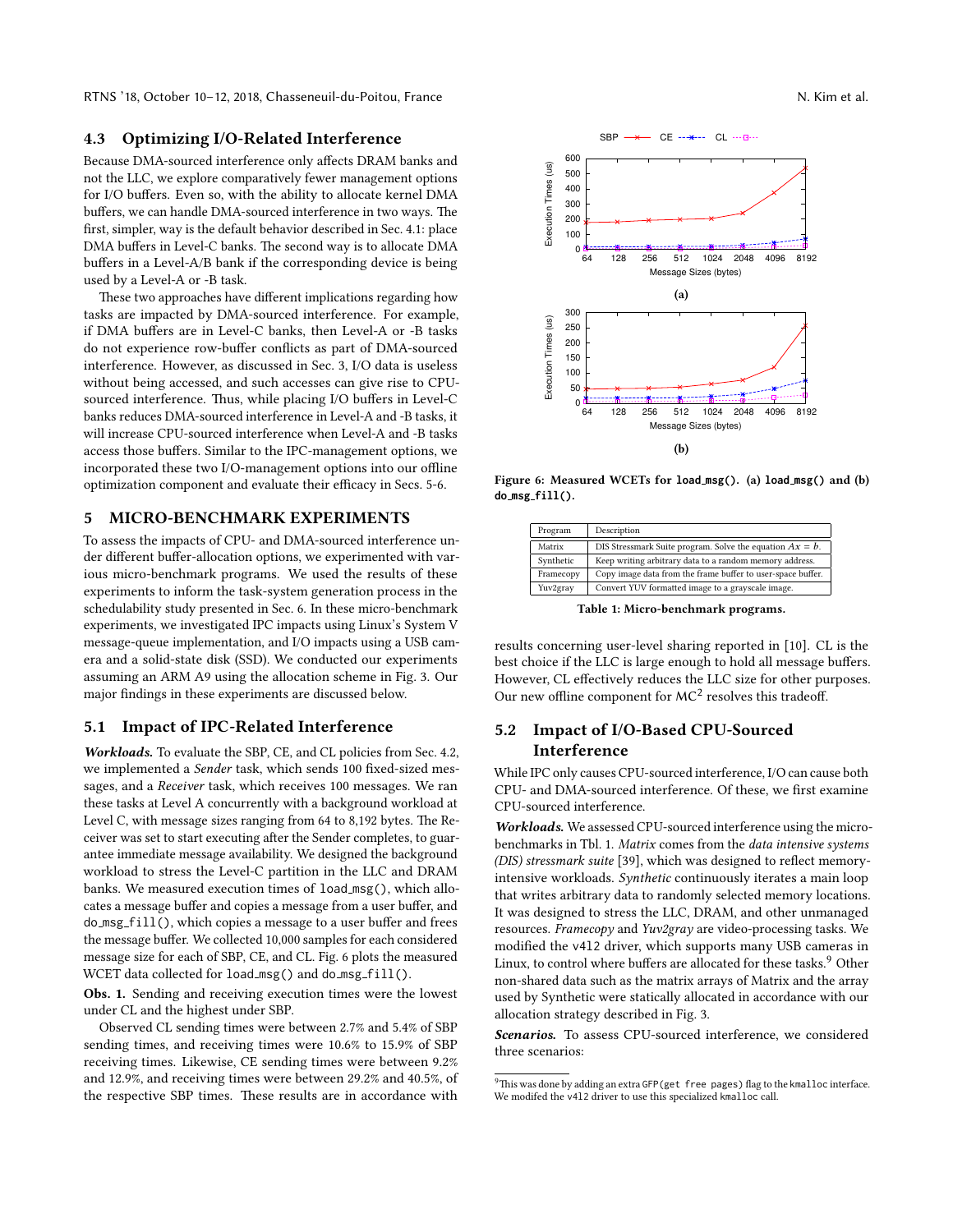<span id="page-6-0"></span>



(b) Unmanaged scenario

Figure 7: Micro-benchmark tasks and resource allocations.

- Idle: Each micro-benchmark was run alone, with no interfering competing workload.
- Managed: The tasks were executed with the DRAM allocations shown in Fig. [7\(a\)](#page-6-0). (Each task's criticality level is denoted with a superscript in this figure.) The frame buffer was allocated in CPU 3's Level-A/B bank. This precludes task  $\tau_4^A$  and  $\tau_5^A$  from experiencing CPU-sourced<br>interference interference.
- Unmanaged: The frame buffer was instead allocated in a Level-C bank, as shown in Fig. [7\(b\)](#page-6-0). This causes  $\tau_4^A$ ,  $\tau_5^A$ , and  $\tau_6^C$  to annexious CBU squared interference. This assumes  $r<sub>2</sub>$  reflects the prior MC<sup>2</sup> implementation, which provides  $\frac{C}{2}$  to experience CPU-sourced interference. This scenario no means for allocating buffers anywhere other than in Level-C banks.

We collected 1,000 execution-time samples for each task in each scenario. Fig. [8](#page-6-1) presents normalized (relative to Idle) WCETs obtained from this data for the copy and color-conversion functions of Framecopy ( $\tau_A^A$ ) and Yuv2gray ( $\tau_A^A$ ), respectively, for different<br>frame sizes. We limit measurements to these functions as only these frame sizes. We limit measurements to these functions as only these portions of tasks' execution times experience interference due to frame-buffer accesses. Fig. [9](#page-6-2) presents data showing the impact on Matrix  $(\tau_2^C)$  of CPU-sourced interference caused by Yuv2gray ( $\tau_5^A$ ) as a function of the LLC region size allocated to Matrix ( $\tau_2^C$ ).<br>The average-case execution times for Lavel-C tasks are available The average-case execution times for Level-C tasks are available online [\[29\]](#page-10-31).

Obs. 2. CPU-sourced interference inflated the WCET of copying by up to 81%, and of color conversion by up to 30%.

This observation is supported by Fig. [8](#page-6-1) and confirms that DRAM interference due to I/O buffers can be problematic. Note that the gap between Idle and Managed is caused by interference from unmanaged resources (see Sec. [2\)](#page-1-0). Under Managed, two instances of Synthetic ( $\tau_1^A$  and  $\tau_3^A$ ) contend for unmanaged resources, while<br>under Idle no competing workload exists under Idle, no competing workload exists.

Obs. 3. CPU-sourced interference inflated Matrix's WCET by up to 6%.

This observation is supported by Fig. [9.](#page-6-2) As expected, the WCET inflation decreases as the number of LLC ways allocated to Matrix increases. The average case (which is of relevance to Level C but

<span id="page-6-1"></span>

Figure 8: Normalized WCETs of Framecopy and Yuv2gray.

<span id="page-6-2"></span>

Figure 9: Matrix WCETs as a function of allocated LLC space.

omitted due to lack of space) shows a similar trend. Note that frame-buffer accesses do not break LLC isolation because CPUs 1 and 3 use different partitions in the LLC. The inflation seen here is due to DRAM bank conflicts.

#### 5.3 Impact of DMA-Sourced Interference

As discussed in Sec. [3,](#page-2-0) tasks can experience DMA-sourced interference whenever an I/O device sends or reads data. We conducted the following experiments to assess the impact of such interference.

Workloads. We used an SSD to generate DMA transactions at varying bandwidths. This was done by configuring a Load-Generator task to repeatedly read 400KB of data from the SSD at a fixed interval. Higher bandwidths were achieved by shrinking the duration of this interval. We configured Load-Generator to access the SSD using the O\_DIRECT flag to enable DMA directly into user-allocated memory. To observe the impact of DMA-sourced interference, we measured the runtime of a variant of the Synthetic task considered earlier that repeatedly writes 256KB of arbitrary data to randomly selected memory locations.

Scenarios. We ran three instances of Load-Generator on separate CPUs, and one instance of Synthetic on the remaining CPU, all at Level A. We collected 1,000 execution-time samples for Synthetic to determine how DMA-sourced interference affected it. This task system was evaluated under two scenarios:

• Level-A/B: All Load-Generator I/O buffers were allocated in Synthetic's Level-A/B bank. This scenario represents the Managed scenario in Sec. [5.2,](#page-5-4) where an I/O-performing task does not experience CPU-sourced interference, but other tasks on the same CPU could experience DMA-sourced interference.[10](#page-6-3)

<span id="page-6-3"></span> $^{10}\rm{Note}$  that the Load-Generator tasks were not actually executed on the same CPU as Synthetic. Running them all on the same CPU makes obtaining accurate executiontime measurements more difficult. In the experiments considered here, we are mainly interested in the DMA-sourced interference with which Synthetic must contend, and not the CPUs from which that interference is induced.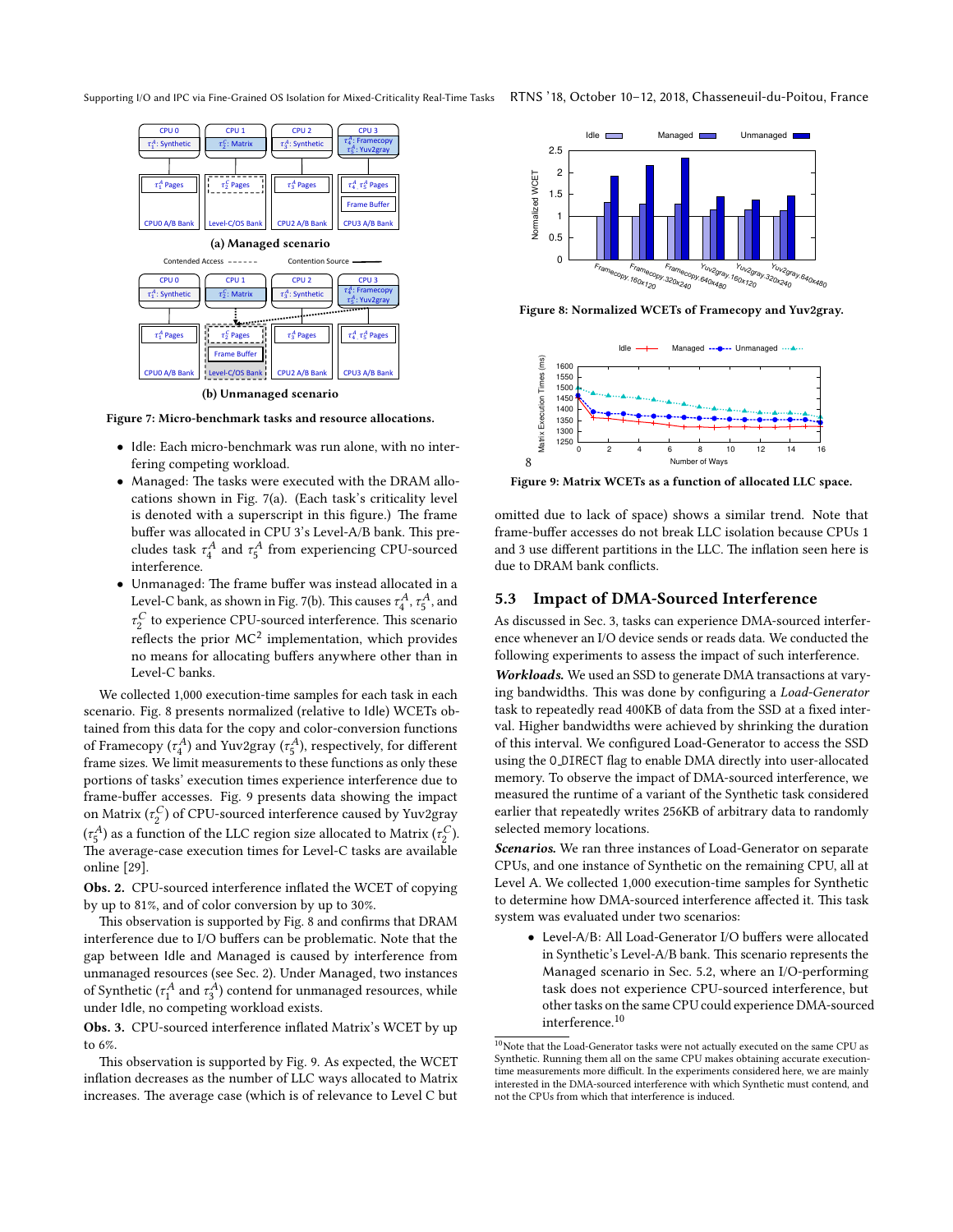<span id="page-7-1"></span>

Figure 10: Synthetic WCETs under two allocation scenarios.

• Level-C/OS: All Load-Generator I/O buffers were allocated in the Level-C banks. This scenario represents the Unmanaged scenario in Sec. [5.2,](#page-5-4) where an I/O-performing task experiences CPU-sourced interference.

Fig. [10](#page-7-1) presents WCET data obtained for Synthetic under these two scenarios with a small (Fig. [10\(a\)](#page-7-1)) and large (Fig. [10\(b\)](#page-7-1)) LLC region allocated to it.

Obs. 4. Synthetic's WCET rose with increasing DMA bandwidth. This observation is supported by both insets of Fig. [10.](#page-7-1) Because

this slowdown happened under both scenarios, we can infer that it is mainly due to memory-bus contention caused by DMA.

Obs. 5. Allocating an I/O buffer in a Level-A/B bank can have a negative impact on other Level-A/B tasks that access that bank.

Fig. [10\(a\)](#page-7-1) supports this observation. The difference between the two curves here is due to additional row-buffer conflicts that occur in the Level-A/B scenario. These conflicts become much less of an issue if a task is allocated sufficient LLC space, as seen in Fig. [10\(b\)](#page-7-1).

These results expose an interesting tradeoff. If an I/O-performing Level-A or -B task is allocated I/O buffers in its own Level-A/B bank, then it does not experience CPU-sourced interference but the resulting DMA transfers can cause other tasks that access that bank to experience additional row-buffer conflicts as part of DMA-sourced interference. These conflicts can be avoided by allocating I/O buffers in the Level-C banks, but then tasks experience CPU-sourced interference when accessing the buffers. In either case, tasks executing on any CPU can experience memory-bus contention as part of DMA-sourced interference. To sift through this tradeoff and other issues, we conducted a large-scale, overhead-aware schedulability study, which we discuss next.

#### <span id="page-7-0"></span>6 SCHEDULABILITY STUDY

Sec. [5](#page-5-0) investigated the impact of our IPC and I/O management approaches on individual tasks, but high-level tradeoffs require investigating potential impacts on entire task systems. To assess such tradeoffs, we conducted a large-scale, overhead-aware schedulability study, which we discuss here.

#### 6.1 Approach

We begin by describing the management schemes that we considered in this study.

Schemes. We considered five management schemes, which vary depending on how buffers for IPC and I/O are handled. To facilitate discussing these schemes, we denote them using the notation  $x | y$ , where  $x$  (resp.,  $y$ ) indicates how IPC (resp., I/O) buffers are handled. The possibilities for  $x$  are:

- R (random): IPC buffers are randomly assigned to DRAM banks with none of the optimizations in Sec. [4.2](#page-4-3) applied;
- $\bullet$  C (C banks used): all IPC buffers are allocated in Level-C banks, again with no optimizations applied;
- $\bullet$  O (optimized): IPC buffers are allocated using the optimization techniques in Sec. [4.2.](#page-4-3)

The possibilities for  $y$  are:

- R (random): I/O buffers are randomly assigned to banks;
- C (C banks used): all I/O buffers are allocated in Level-C banks;
- $C+A/B$  (all banks used): an I/O buffer used by a Level-A/B task is assigned to its Level-A/B bank, and those used by Level-C tasks are assigned to Level-C banks.

The five management schemes we considered are:  $R/R$ ,  $C/C$ ,  $O/C$ ,  $C|C+A/B$ , and  $O|C+A/B$ . We considered R|R to illustrate the ill effects of paying no attention to OS buffer-assignment issues.  $C/C$ reflects the choice of partitioning the OS from HRT tasks in a coarsegrained way that prevents OS data structures from existing in a Level-A/B bank (a similar partitioning is possible on most RTOSs today). O|C, C|C+A/B, and O|C+A/B provide varying degrees of fine-grained partitioning in which certain OS data structures are allowed to exist in a Level-A/B bank.

Note that the two choices of C and C+A/B for I/O give two extremes in a spectrum of choices: in the former, all Level-A/B I/O buffers are allocated in Level-C banks, while in the latter, they are all allocated in a Level-A/B bank. It would have been interesting to allow per-buffer choices, i.e., allow some Level-A/B I/O buffers to be allocated in Level-C banks and others in a Level-A/B bank. However, while allowing such choices in the context of a single task system is not problematic, doing so is quite impractical at the scale of our schedulability study. Moreover, this change would have greatly complicated explaining our results because it introduces an additional dimension (namely, the fraction of Level-A/B I/O buffers allocated in Level-C vs. Level-A/B banks). Due to space constraints, we have no choice but to avoid such complications. (Given this choice, the "best" schedulability curves we present actually lower bound the best that could be obtained from our allocation framework if per-buffer decisions were allowed.)

Modeling IPC and devices. The intent of our study is not to delve into complicated precedence-related schedulability issues but rather to demonstrate the effects of DRAM and LLC allocation policies. To avoid such complications, we assumed that tasks that communicate via IPC share a common period, like in prior work on user-level IPC in  $MC<sup>2</sup>$  [\[10\]](#page-10-6). For similar reasons, we assumed that I/O-consuming Level-A/B tasks simply poll for I/O data (polling is not necessary for Level-C tasks because they are sporadic).

We considered the disk and camera mentioned in Sec. [3.2](#page-3-5) as exemplars of two categories of I/O devices. The former only causes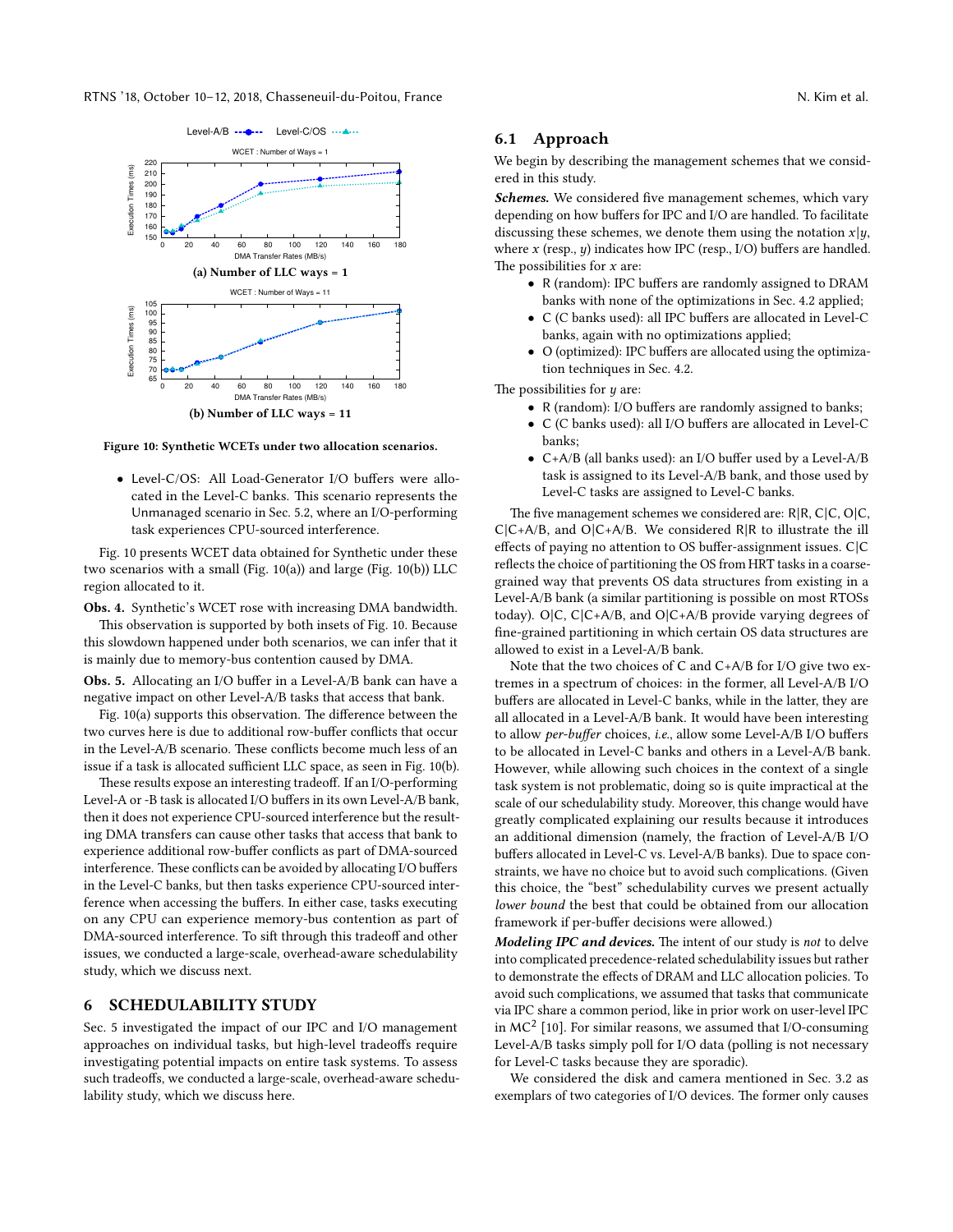interference when data is pushed by the device or accessed by the task, while the latter involves intermediate steps that cause additional interference. We assumed that intermediate buffers (USB packet buffers in the camera example) remain in Level-C banks under C+A/B to prevent the OS from inducing CPU-sourced interference on Level-A/B tasks while data is copied between buffers.

Task-system generation. We generated task systems by incorporating I/O sources into a procedure used in previous  $MC<sup>2</sup>$  work and discussed extensively in prior papers [\[9](#page-10-22)[–11,](#page-10-7) [28,](#page-10-14) [30\]](#page-10-2). Under this procedure, the following stepwise process is used to generate a task system, and each step is guided by measurement data, e.g., recorded PETs, overheads pertaining to OS activities and I/O, cache reload times, etc. (we elaborate on details relevant to this paper below).

- (1) Choose distributions from the *first four* categories in Tbl.  $2.^{11}$  $2.^{11}$  $2.^{11}$ For example, the Task Utilization choice highlighted in bold indicates that tasks generated with that choice will have Level-A tasks with utilizations ranging within [0.1, <sup>0</sup>.2). The chosen distributions are used to generate a *prelimi*nary task system, which is modified below to introduce IPC and I/O.
- (2) Select distributions from Category 5 in Tbl. [2.](#page-8-0) Sample these distributions to determine the size of IPC buffers.
- (3) Select a distribution (one for all criticality levels) from Category 6. Sample this distribution to determine the level of I/O bandwidth and assign buffers to tasks until this level is met.
- (4) Select distributions from Category 7. Sample these distributions to determine the percentage of I/O tasks whose buffers directly receive data via DMA (like the SSD). The remaining I/O tasks perform intermediate copies (like the USB camera).

Note that the above procedure does not determine task execution costs. A task's execution cost is derived from its period and utilization and represents a bound on the time required for it to complete a job in an idle system with the full LLC available and no other competing work (including I/O). Execution costs under other management options and assumptions are determined using the idle-system cost and micro-benchmark data pertaining to way allocations, I/O buffer allocations, and I/O bandwidths (data like that given in Figs. [9](#page-6-2) and [10](#page-7-1) is particularly relevant in our context). Scenarios. We denote each combination of distribution choices using a tuple notation. For example, (C-Light, Moderate, Heavy, . . .) denotes using the C-Light, Moderate, Heavy, etc., distribution choices in Tbl. [2.](#page-8-0) We call such a combination a scenario. We generated sufficient task systems to estimate mean schedulability within

Overhead accounting. Any Level-A/B task that accesses a kernel data structure stored in Level-C banks requires additional execution time. The increases were informed by Fig. [6](#page-5-1) for IPC and Fig. [8](#page-6-1) for I/O buffers. For the latter, we assumed that each I/O-performing

 $\pm 0.05$  with 95% confidence for each scenario and system utilization.

<span id="page-8-0"></span>

| Category               | Choice   | Level A        | Level B        | Level C        |
|------------------------|----------|----------------|----------------|----------------|
| 1: Criticality         | C-Light  | [35, 45)       | [35, 45)       | [10, 30)       |
| Utilization            | C-Heavy  | [10, 30)       | [10, 30)       | [50, 70)       |
| Percent (%)            | All-Mod. | [28, 39)       | [28, 39)       | [28, 39)       |
|                        | Short    | ${12, 24}$     | ${24, 48}$     | [12, 100)      |
| 2: Period (ms)         | Moderate | ${20, 40}$     | ${40, 80}$     | [20, 100)      |
|                        | Long     | ${48, 96}$     | ${96, 192}$    | [50, 500)      |
| 3: Task                | Light    | [0.001, 0.03]  | [0.001, 0.05)  | [0.001, 0.1)   |
| Utilization            | Medium   | [0.02, 0.1)    | [0.05, 0.2)    | [0.1, 0.4)     |
|                        | Heavy    | [0.1, 0.2)     | [0.2, 0.4)     | [0.4, 0.6]     |
| 4:Max                  | Quick    | [1, 10)        | [1, 10)        | [1, 10)        |
| Reload Time(%)         | Slow     | [25, 50)       | [25, 50)       | [25, 50)       |
| 5:IPC                  | Small    | ${128, 256}$   | ${128, 256}$   | ${128,256}$    |
| Size (bytes)           | Large    | ${4096, 8192}$ | ${4096, 8192}$ | ${4096, 8192}$ |
| 6:1/O<br>[0,20]<br>Low |          |                |                |                |
| Bandwidth (MB/s)       | Medium   | [40, 60]       |                |                |
|                        | High     | [180, 200]     |                |                |
| 7: Direct              | Few      | [0, 30]        | [0, 30]        | [0, 30]        |
| I/O Tasks $(\%)$       | Many     | [70, 100]      | [70, 100]      | [70, 100]      |

Table 2: Task-set parameters and distributions.  $[a, b)$  denotes a continuous interval that is closed on the left and open on the right;  ${E}$ denotes a discrete set of elements E.

task begins with a system call that copies I/O data from kernelmanaged buffers into local buffers. This assumption standardizes the interference to the duration of the copy rather than accounting for all possible buffer-access patterns. Additional CPU-sourced interference also occurs in the R $|R$  scheme, which allows I/O buffers to be allocated in any Level-A/B bank.

We accounted for interrupts for all schemes by inflating PETs of Level-A/B tasks on CPU 0, where interrupts are handled. For Level-C tasks, we used interrupt-accounting techniques from [\[6\]](#page-10-32), which are applicable under global scheduling.

### 6.2 Results

Our full study generated 648 schedulability plots, one per scenario, taking over 38 days of CPU time to compute. Our full set of plots is available online [\[29\]](#page-10-31).

Fig. [11](#page-9-2) shows three representative plots. The horizontal axis gives total system utilization.<sup>[12](#page-8-2)</sup> For each utilization, the vertical axis gives the proportion of randomly generated task systems that were schedulable under each considered scheme. For example, the circled point in Fig. [11\(c\)](#page-9-2) indicates that 60% of the generated task systems with a total utilization of 2.6 were schedulable under O|C.

Evaluation metric. We used the data in these plots to compute per-scheme schedulable-utilization areas (SUAs) in order to compare different schemes. For a given scheme, SUA is simply the sum of the areas under that scheme's curves in all of our 648 plots. A larger SUA implies that a larger fraction of the randomly generated task systems was deemed schedulable, so we can compare any two management schemes by calculating the ratio of their respective SUAs.

Relative impact of various management schemes. We now state several observations that follow from the full set of plots. We illustrate these observations using the plots in Fig. [11.](#page-9-2)

<span id="page-8-1"></span> $^{11}\,V$ ery briefly (and  $informally)$  , these categories specify: (1) the fraction of the overall workload that exists at each criticality level, (2) task periods, (3) utilizations at each criticality level, and (4) an LLC reload factor used to determine cache-related preemption delays. (2) and (3) are influenced by measurement data so that Level-A, -B, and -C PETs reflect observed inflated worst-case, worst-case, and average-case execution times, respectively. (4) is similarly impacted by measurement data. These details are described in full in previously published papers [\[10,](#page-10-6) [11,](#page-10-7) [28,](#page-10-14) [30\]](#page-10-2).

<span id="page-8-2"></span> $^{12}\mathrm{The}$  "utilization" referred to here is that initially obtained during task-set generation without accounting for  $MC^2$ 's hardware management, which improves execution times. Thus, it is possible for a task system to have a total utilization exceeding four and be schedulable.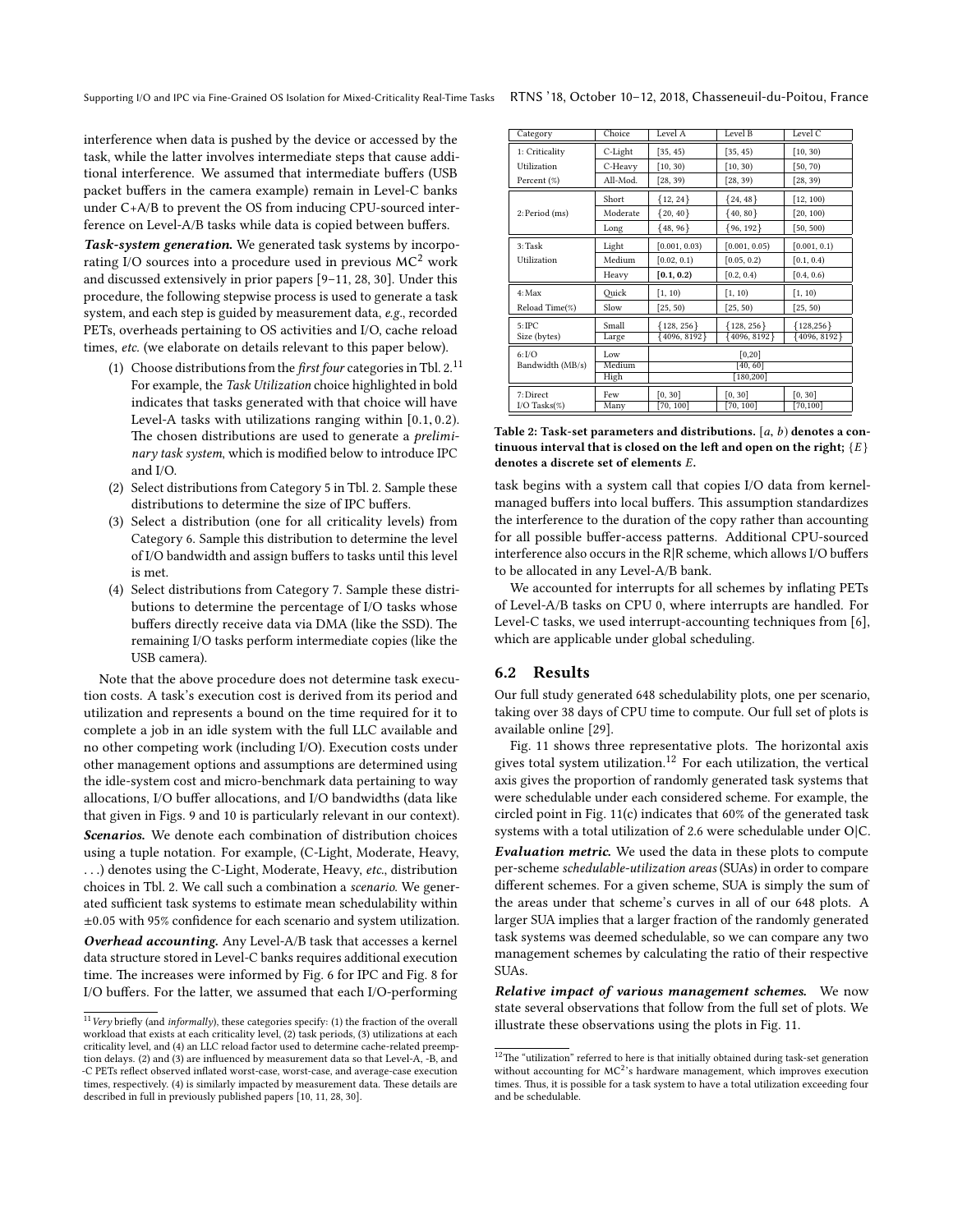<span id="page-9-2"></span>

(a) (C-Light, Long, Light, Quick, Small, High, (b) (C-Light, Long, Light, Quick, Large, High, (c) (C-Light, Short, Med., Slow, Large, High, Many) Many) Many)



Obs. 6. Coarse I/O and IPC partitioning is beneficial.

This observation is supported by the fact that the SUA of the C|C scheme is 6% larger than that of R|R. This can be observed qualitatively in Fig. [11,](#page-9-2) where the R|R curve is always below that for any other management scheme.

Obs. 7. IPC-buffer optimizations outperform coarse partitioning.

The SUA of O|C is 11% greater than that of C|C. This behavior can be observed by comparing the C $|C|$  and O $|C|$  curves in insets (a) and (b) of Fig. [11.](#page-9-2) The 11% improvement increases to 13% when only Large (Tbl. [2,](#page-8-0) Category 5) message sizes are considered. As expected, this indicates that the benefit is proportional to the amount of data shared with the OS.

Obs. 8. Reducing CPU-sourced I/O interference is more important than reducing DMA-sourced interference.

This observation addresses the tradeoff discussed in Sec. [4.3.](#page-5-5) The SUA of  $C|C+A/B$  is 3% better than that of  $C|C$ . This means that CPUsourced interference from accessing I/O buffers in Level-C banks is usually worse than the DMA-sourced interference from placing I/O buffers in a Level-A/B bank. The improvement increases to around 4% if we only consider High bandwidths (Tbl. [2,](#page-8-0) Category 6). Unlike in IPC-buffer optimization, reducing CPU-sourced interference in I/O buffers leads to increased DMA-sourced interference, meaning that the overall improvement of I/O-buffer optimization is smaller. However, it is still visible in the C|C+A/B and C|C curves of insets (b) and (c) of Fig. [11.](#page-9-2)

Obs. 9. Used in conjunction, fine-grained I/O and IPC management outperform all other schemes.

This observation is supported by Fig. [11,](#page-9-2) where  $O|C+A/B$  covers the greatest area in all insets. Quantitatively, the SUA of  $O|C+A/B$ is 14% greater than that of  $C/C$ , which is even greater than the difference between C|C and R|R. Overall, O|C+A/B exhibits a 21% improvement over the SUA of R|R. From these observations, we can conclude that our extensions to  $MC^2$  significantly improve the schedulability of systems requiring OS-supported IPC and device I/O. In some cases, such as Fig. [11\(](#page-9-2)c), the improvement encompasses nearly an entire core's worth of additional computing capacity. This is even more impressive given that tasks spend only a relatively small proportion of their time accessing IPC and I/O buffers.

# <span id="page-9-0"></span>7 RELATED WORK

This work's major contribution relates two significant research areas: managing DMA interference, and improving memory allocation to reduce cache and DRAM-bank interference.

Prior research on managing DMA interference includes WCET analysis [\[20–](#page-10-33)[22\]](#page-10-34), implementing DMA schedulers using hardware mediation [\[19,](#page-10-35) [40–](#page-10-36)[42\]](#page-10-16), mixed-criticality systems [\[37\]](#page-10-37), and scheduling legacy I/O operations [\[27\]](#page-10-38). However, these works focus primarily on bus contention, and almost entirely address I/O interference via improved temporal isolation. While this is useful, temporal partitioning is orthogonal to our approach, which focuses instead on reducing DRAM bank interference using spacial isolation.

Other research has focused on reducing DRAM-bank and cache contention via memory-allocator improvements [\[33,](#page-10-39) [51\]](#page-10-20). Of these, PALLOC [\[51\]](#page-10-20), like  $MC^2$ , uses page coloring to implement a bankaware memory allocator. (We did not consider page coloring in MC<sup>2</sup> in this work.) However, PALLOC only supports user-level allocations, limiting its applicability to problems related to data sharing with the OS and among user-level tasks.

More broadly, this paper falls within an overarching set of research results pertaining to shared-hardware isolation [\[31\]](#page-10-40). Prior efforts have focused on issues such as cache partitioning  $[3, 5, 18,$  $[3, 5, 18,$  $[3, 5, 18,$  $[3, 5, 18,$  $[3, 5, 18,$ [26,](#page-10-13) [43,](#page-10-43) [49,](#page-10-19) [50\]](#page-10-44), DRAM controllers [\[4,](#page-10-5) [14,](#page-10-45) [23,](#page-10-12) [24,](#page-10-46) [32,](#page-10-15) [38\]](#page-10-47), and busaccess control [\[1,](#page-10-4) [2,](#page-10-48) [13,](#page-10-8) [15,](#page-10-9) [16,](#page-10-10) [42\]](#page-10-16). Other work has focused on reducing shared-resource interference when per-core scratchpad memories are used [\[45\]](#page-10-17), throttling lower-criticality tasks' memory accesses [\[52\]](#page-10-21), and controlling bandwidth allocations [\[44\]](#page-10-49).

#### <span id="page-9-1"></span>8 CONCLUSION

We have presented techniques for mitigating OS-induced interference in multicore real-time systems. Our focus on such techniques distinguishes this paper from prior work on providing hardware isolation, which has largely ignored the OS. We evaluated the effectiveness of the considered techniques through micro-benchmark experiments and a large-scale, overhead-aware schedulability study. Our micro-benchmark experiments show that OS-related sharing can increase individual PETs. Our schedulability study demonstrates the importance of properly considering IPC- and I/O-related allocation decisions from a schedulability point of view.

In the future, we plan to apply the work from this paper to systems that must support multiple functional modes (as commonly required in safety-critical systems). In multi-mode systems, the aggregate memory footprint of all tasks may exceed total DRAM capacity. Thus, mode-change protocols may need to dynamically transfer task pages to or from external storage. Such protocols will require OS and I/O support for fast, persistent storage. We are currently investigating the usage of SSDs to meet this need. In other future work, we hope to consider alternative hardware platforms that can help limit DMA interference.